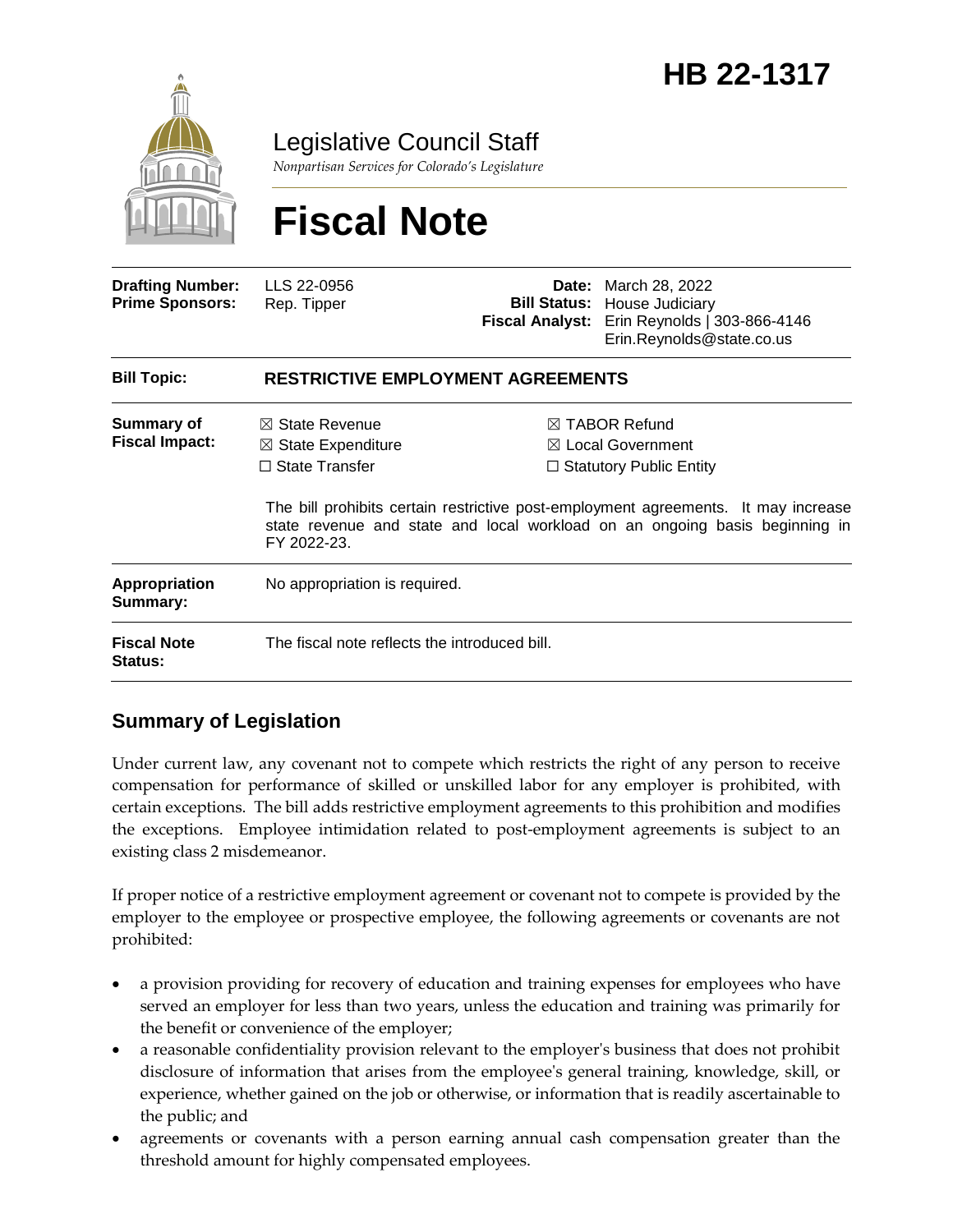Page 2

The bill also limits choice of law and choice of venue provisions in restrictive employment agreements and covenants not to compete.

The bill prohibits an employer from entering into, presenting to an employee or prospective employee as a term of employment, or attempting to enforce any restrictive employment agreement or covenant not to compete that is void under the bill. An employer who violates this provision is subject to a penalty of \$5,000 for each employee or prospective employee, injunctive relief, and actual damages.

# **Comparable Crime Analysis**

Legislative Council Staff is required to include certain information in the fiscal note for any bill that creates a new crime, changes the classification of an existing crime, or creates a new factual basis for an existing crime. This section outlines data on crimes comparable to the offense in this bill and discusses assumptions on future rates of criminal conviction for those offense.

**Prior conviction data and assumptions.** This bill creates a new factual basis for the existing offense of employee intimidation by adding restrictive employment agreements to the basis. From FY 2018-19 to FY 2020-21, zero offenders have been sentenced and convicted for this offense; therefore, the fiscal note assumes that there will continue to be minimal or no additional criminal case filings or convictions for this offense under the bill. Because the bill is not expected to have a tangible impact on criminal justice-related revenue or expenditures at the state or local levels, these potential impacts are not discussed further in this fiscal note. Visit [leg.colorado.gov/fiscalnotes](http://leg.colorado.gov/fiscalnotes/) for more information about criminal justice costs in fiscal notes.

## **State Revenue**

The bill may increase state revenue from fines on employers and court-related fees and fines. Any impact is expected to be minimal. This revenue is subject to TABOR.

## **State Expenditures**

The bill increases state workload in the Department of Labor and Employment (CDLE), the Department of Law (DOL), the Department of Personnel and Administration (DPA), and the Judicial Department.

**Department of Labor and Employment.** The bill gives the Division of Labor Standards and Statistics authority to bring actions in court. Use of this authority is expected to happen on an as-needed basis, and no change in appropriations is required.

**Department of Law.** The DOL will provide support to CDLE as needed. Additionally, the Attorney General may bring actionable items to court. It is assumed that tips received for potential violations of the Consumer Protection Act will be assessed and prioritized based on merit and available resources. No change in appropriations is required.